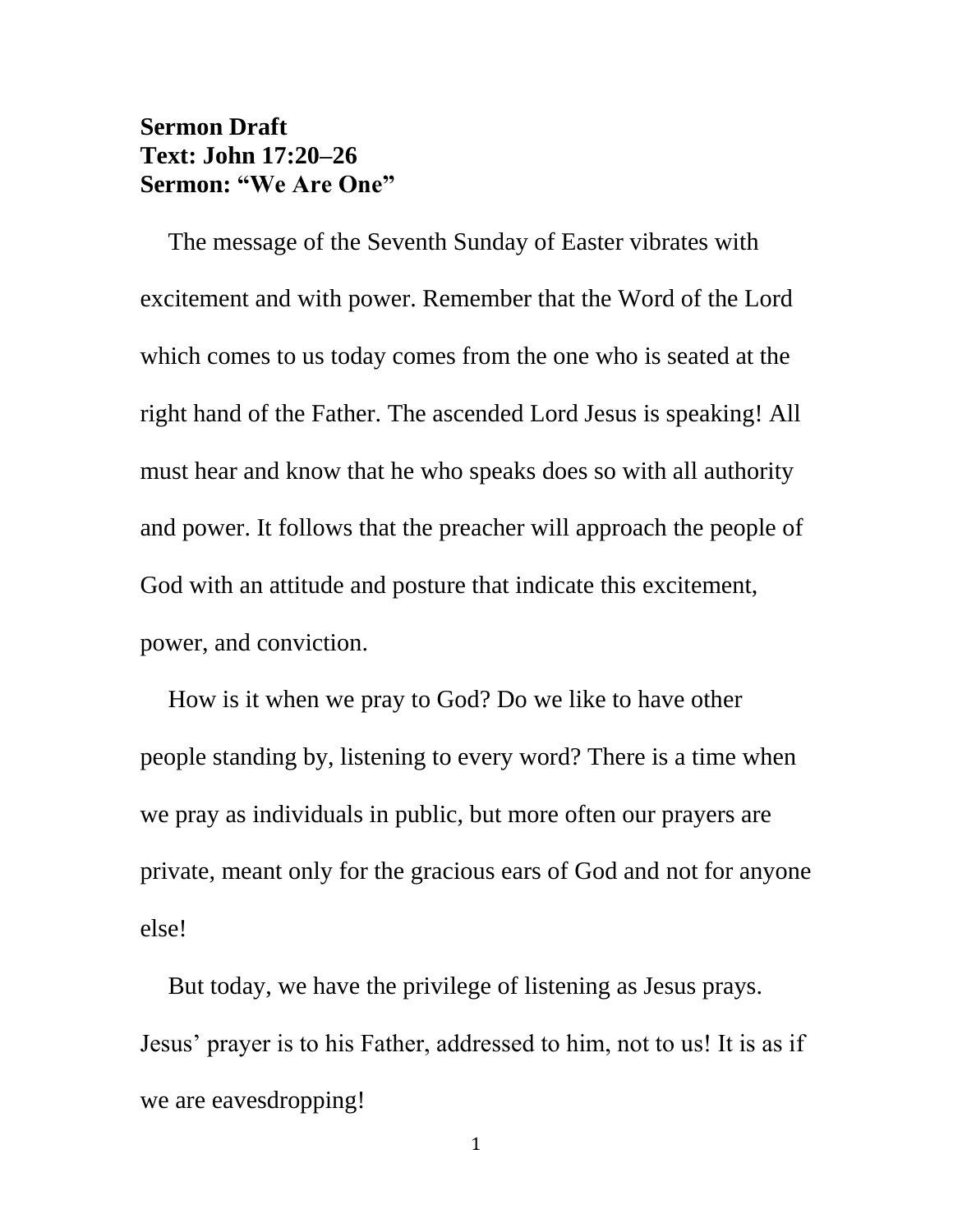Have you experienced a situation where someone is talking about you and you overhear? If it's a bad word about you, it hurts. But if it's a good word, or a word that speaks of a glorious purpose for your life and an unspeakably wonderful future, then you probably listen intently.

That is what happens today as we hear the words of Jesus. In his prayer to the Father, he talks about you and me! He speaks to the Father about our purpose in life and our future with him and with one another. His prayer for you and me and people of all times speaks beautifully about the unity he desires us to experience. This unity is from God. It is a miraculous gift given by God through Christ and the Holy Spirit. It is a unity that comes to people who hear and believe the message of the Gospel. And Jesus states that we are the ones who have been given the privilege of sharing that Gospel!

For that reason, it is not hard to understand that you and I, through the evangelist John, are given the privilege to listen to the hopes and aspirations Jesus has for us!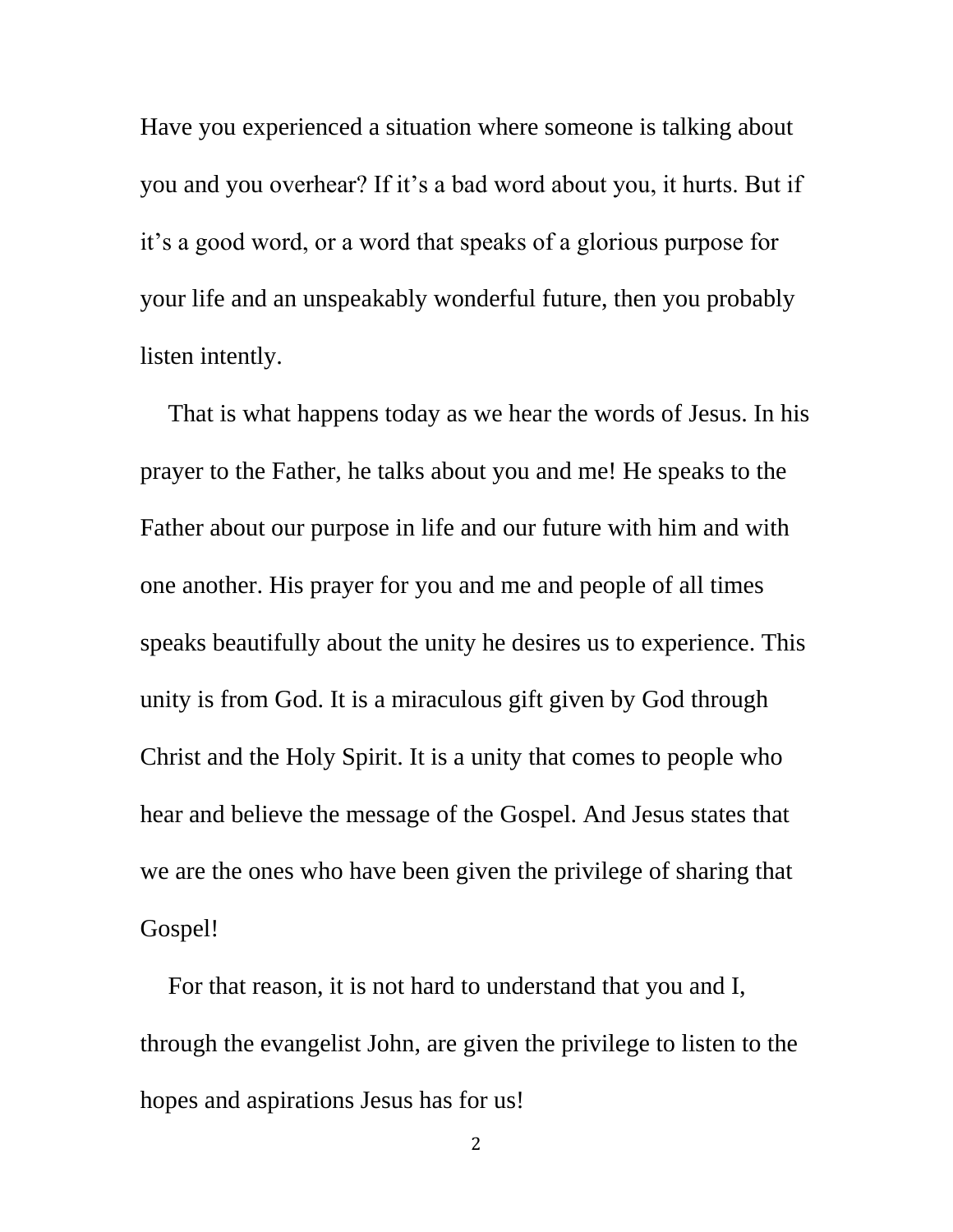Jesus prays about the faithful and effective witness that we will give to others! Jesus prays to the Father about our witness as he speaks of "those who will believe in me through their message!"

I am encouraged to hear that Jesus simply assumes that I will be a messenger! For he who states this has the power to make it happen! That we are the "*their"* in the above phase is a word of grace and Gospel. Even though we are nothing but clay pots, Jesus gives us the privilege of being the vessels by whom the Word, which brings unity with God and with one another, can come! But this shouldn't surprise us because God most always works through weakness to show his strength!

Jesus prays to the Father about our witness as he speaks of those *"who will believe in me through their message."*

The Good News of the Gospel, which brings unity, will be heard and believed! We laity and clergy probably don't think of ourselves as great evangelists and preachers, but Jesus encourages us by stating that people will believe through our message! The power is in the Gospel we proclaim.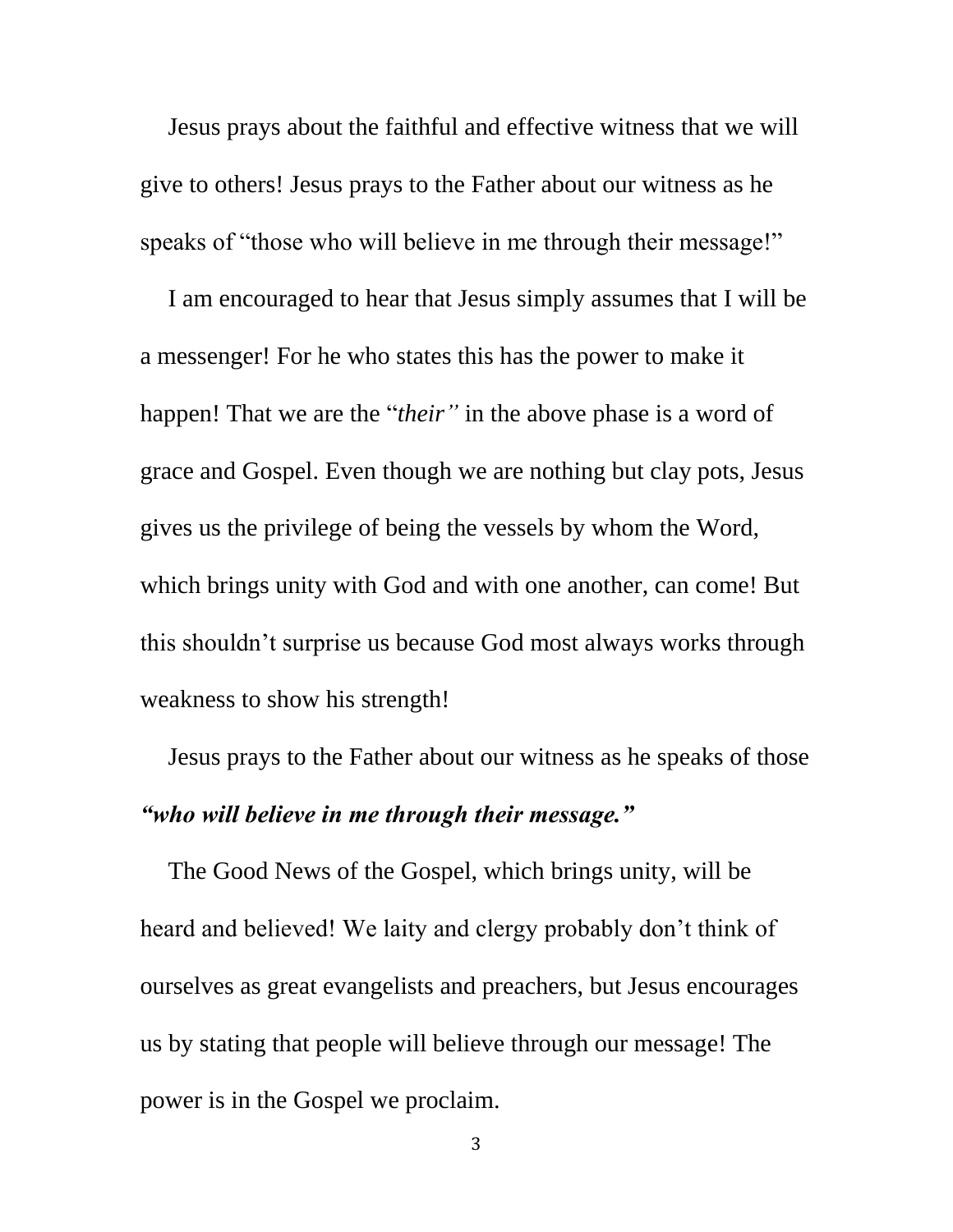It is the power of God for salvation (Romans 1:16). It draws the hearts of people to God, who will bring them to the unity of his eternal kingdom!

This word of Jesus about the effectiveness of our witness encourages us to think positively about our congregation. Too often we hear pessimistic words about the church. And while what is wrong with the church can always be traced to us, what's right with the church is always because of the effectiveness of the Word we share! The message of the Revelation, so often used to strike terror, is really a book about the victory of Christ Jesus and the church. The Second Lesson for today points that out beautifully!

Jesus rejoices in the unity that comes to us through the Word! The unity about which Jesus speaks is a miracle and a mystery! Jesus tells us in no uncertain terms that unity is tied to divinity. It is a gift from above. The unity for which he prays emanates from the relationship of the Father and the Son: *"You are in me and I am in you."* The mystery of the oneness yet distinctiveness of the persons of the Holy Trinity is beyond our understanding.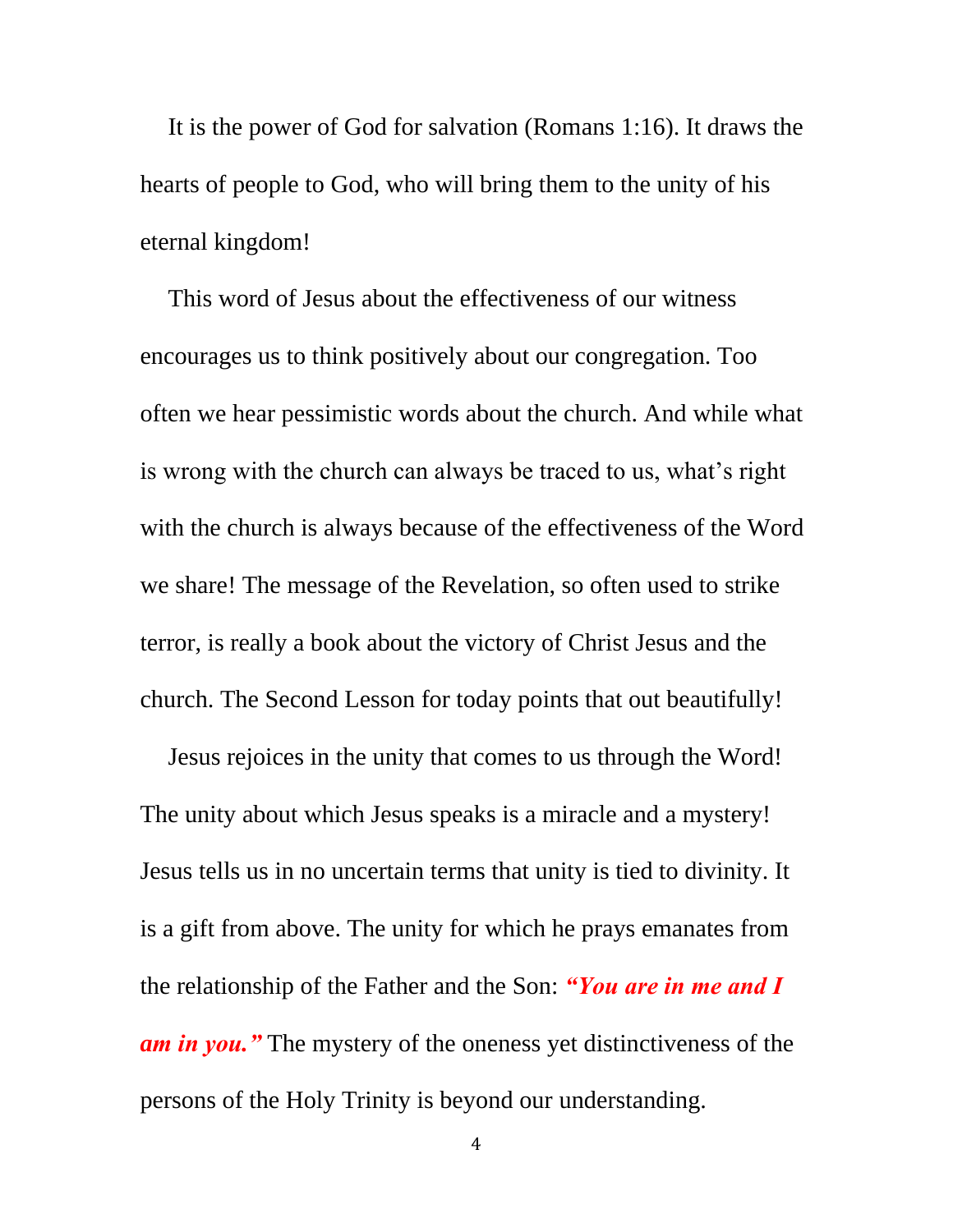The language of the Athanasian Creed suggests this! And yet Jesus wants us to participate in this divine attribute! He makes it possible.

Disunity, however, is always at hand! It first reared its ugly head in that ancient Garden of Eden. Satanic disunity embodied in the serpent writhes its way into the brains and blood of Adam and Eve. *"We were afraid when we heard you woman you gave* 

## *me. . . . The serpent you put into the garden"* (Genesis 3;

paraphrase). And now disunity is unbridled in our tragic world: man against woman and woman against man, husband against wife and wife against husband, parent against child and child against parent, nation against nation. Only a miracle will destroy this disunity and bring about God's perfect unity.

Here is the miracle: the Lord Jesus Christ! In Eden it was said, *"He will crush your head, and you will strike his heel"* (Genesis 3:15). We remember the many times the demons, when confronted by Jesus, shouted out words such as *"What have you to do with us? You have come before your time"* (Matthew 8:29; Mark 5:7).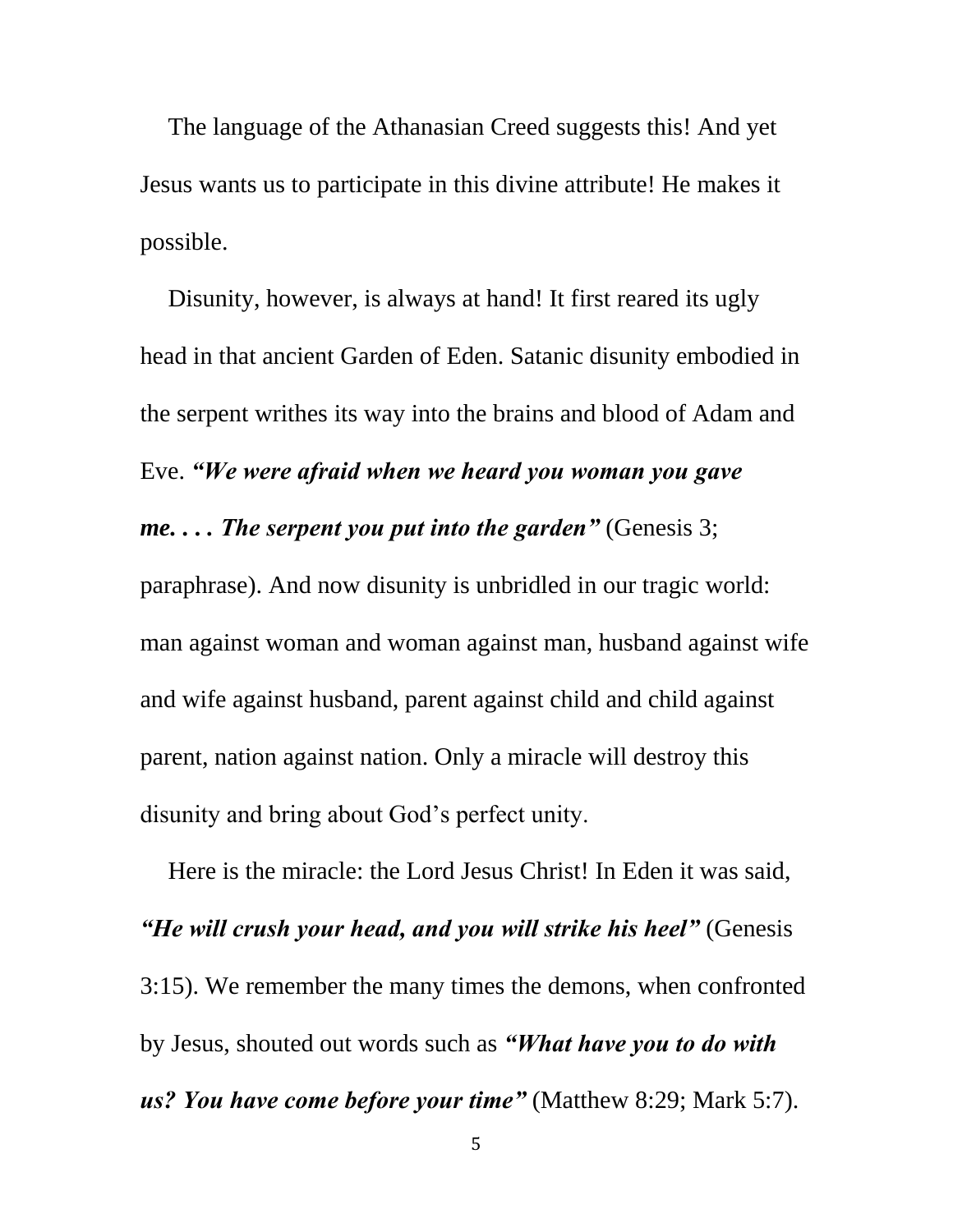The demons who tore men and woman away from their Father knew that in Jesus that breech would be healed. Through him unity with the Father would again become a reality. So, they fought against him. Jesus came to deliver the crushing blow to the head of the satanic power of disunity, which shows itself in our separation from the Father, a separation caused by our sin. Jesus comes to fix it!

And that is what happened on the cross! There the sin-caused fracture between God and his creation is healed! On the cross the very Son of God, who is one with the Father from all eternity, is in some astounding way separated from his Father. The Son of God, even Jesus, who is one with the Father, experiences on our behalf a terrible disunity with the Father, so that we might be brought back into unity with the Father! Now we are reconciled to God through Christ again and forever.

And we are one, now and forever. The oneness we have with the Father and with Jesus is a present reality!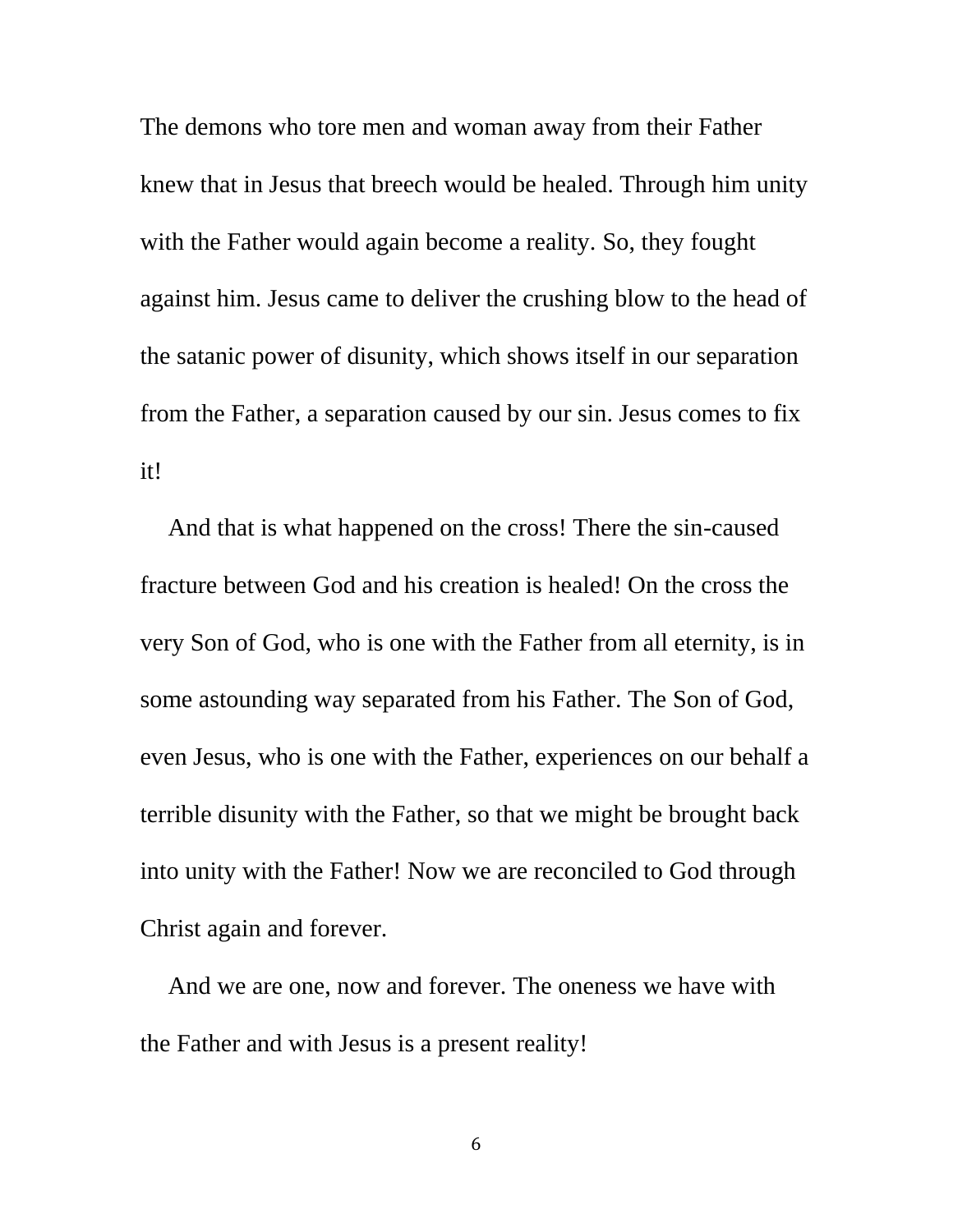Our oneness is a given because it comes to us through the grace of God in Christ Jesus. It is not something that is acquired by means of agreeing to be different or something similar. It is a here and now reality! It is hidden from the eye too often, but nevertheless it is reality! Paul in Romans 6 lifts up our Baptism as that which unites us forever into the life, death, and resurrection of the Lord Jesus. Nothing can separate us from the God to whom we are forever united (Romans 8). It is our privilege to live out this unity so that others will know that Jesus and his message are true!

How sobering! Jesus prays fervently for this! *"[Father,] may they be brought to complete unity to let the world know that you have sent me"* (17:23b). Disunity in the church of our Lord Jesus Christ flies in the face of God's gracious will and Jesus' fervent prayer! We may not be able to bring about perfect unity in the visible church, but we can start with our personal relationships within family and church! Then the world will know that Jesus is the one sent by the Father to bring salvation and reconciliation to all people!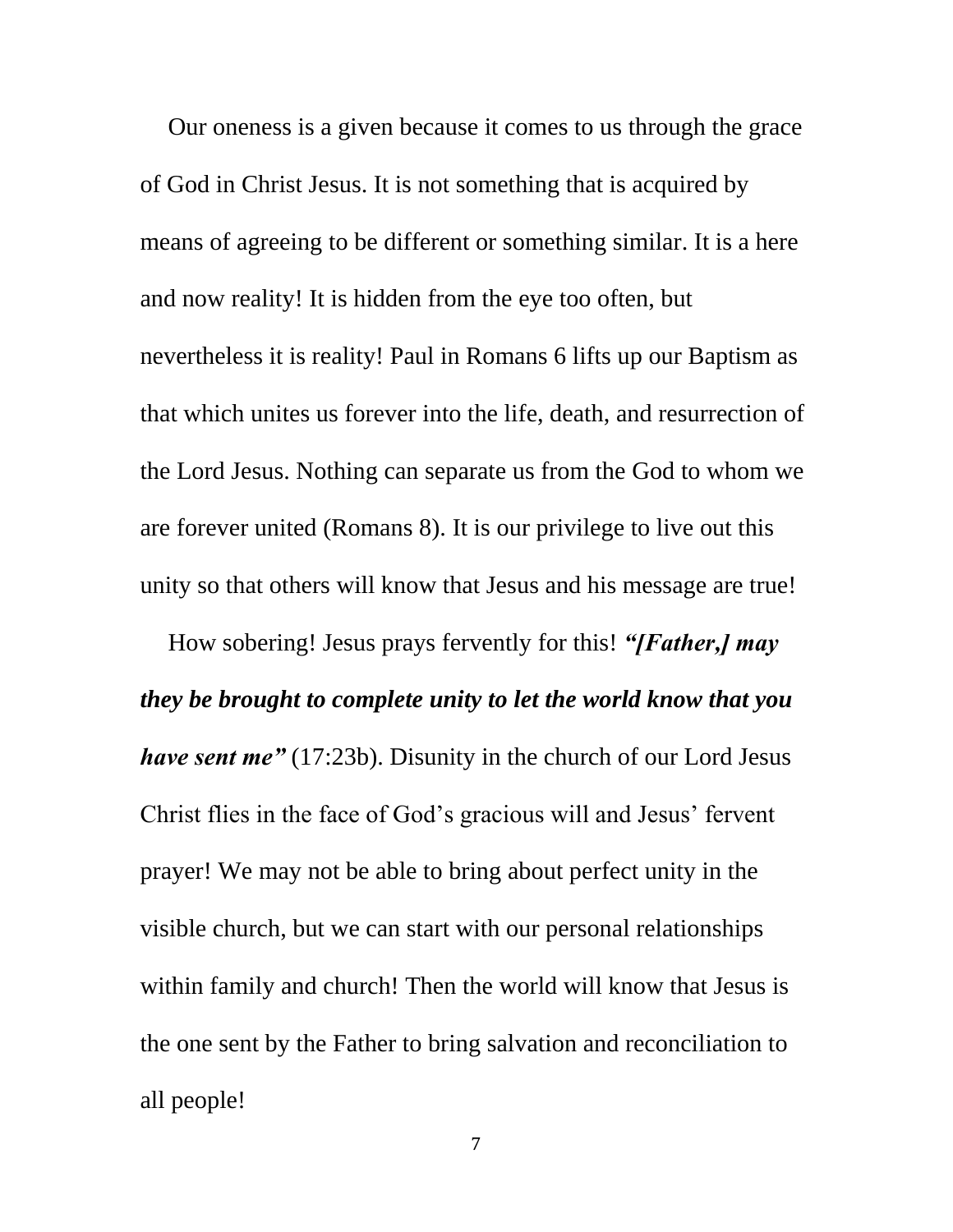And in unity with the Father, Son, and Holy Spirit, we will be united forever in glory!

*"I want [them] . . . to see my glory, [Father,] the glory that you have given me . . . before the creation of the world."* How wonderful to know that the Father has from eternity held in his great heart a plan to give fallen and separated humanity a way to come home! How wonderful to be reminded that Jesus, even as he is facing the cross, wants to give us the eternal experience of the glory of heaven!

How wonderful to know that all Jesus prayed for us has become reality! How wonderful to know that while we have the experience of unity with God and with each other even now through Word and Sacrament, one day we will experience that perfectly with Jesus and with all of God's unified people in heavenly glory!

And so we have heard Jesus praying for us. With humility we thank him for his goodness.